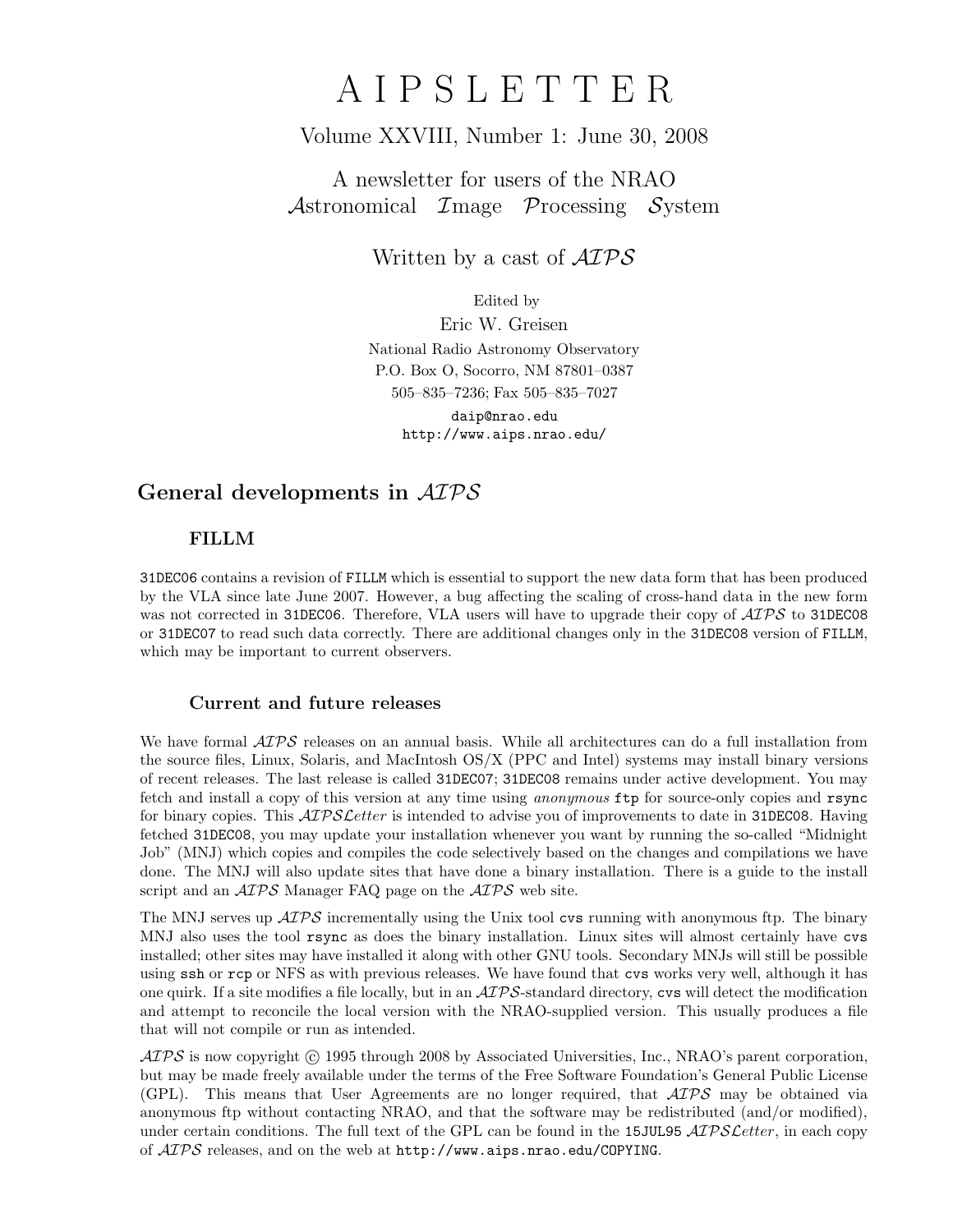## Patch Distribution for 31DEC07

Important bug fixes and selected improvements in 31DEC07 can be downloaded via the Web beginning at: http://www.aoc.nrao.edu/aips/patch.html

Alternatively one can use *anonymous* ftp to the NRAO server ftp.aoc.nrao.edu. Documentation about patches to a release is placed on this site at pub/software/aips/release-name and the code is placed in suitable subdirectories below this. As bugs in 31DEC08 are found, they are simply corrected since 31DEC08 remains under development. Corrections and additions are made with a midnight job rather than with manual patches. Since we now have many binary installations, the patch system has changed. We now actually patch the master version of 31DEC07, which means that a MNJ run on 31DEC07 after the patch will fetch the corrected code and/or binaries rather than failing. Also, installations of 31DEC07 after the patch date will contain the corrected code.

The 31DEC07 release has had a number of important patches:

- 1. REBYTE did not handle tables with long rows (IM and possibly BP) correctly 2008-01-09
- 2. FITLD did not translate WX (weather) tables correctly 2008-01-18
- 3. DFT model division did not set weights correctly 2008-03-05
- 4. FILLM did not scale and weight cross-hand data for some baselines correctly 2008-03-05
- 5. VISDFT did not do multi-scale model division and subtraction correctly 2008-04-29
- 6. FILLM did not set the CORRCOEF keyword correctly for recent data 2008-06-19

# AIPS Distribution

We are now able to log apparent MNJ accesses and downloads of the tar balls. We count these by unique IP address. Since some systems assign the same computer different IP addresses at different times, this will be a bit of an over-estimate of actual sites/computers. However, a single IP address is often used to provide AIPS to a number of computers, so these numbers are probably an under-estimate of the number of computers running current versions of  $\langle \angle ATPS \rangle$ . In 2008, there have been a total of 981 IP addresses so far that have accessed the NRAO cvs master. Each of these has at least installed  $\mathcal{AIPS}$  and 214 appear to have run the MNJ on 31DEC08 at least occasionally. During 2008 more than 155 IP addresses have downloaded the frozen form of 31DEC07, while more than 611 IP addresses have downloaded 31DEC08. The binary version was accessed for installation or MNJs by 218 sites in 31DEC07 and 529 sites in 31DEC08. The attached figure shows the cumulative number of unique sites, cvs access sites, and binary and tar-ball download sites known to us as a function of week — so far — in 2008.

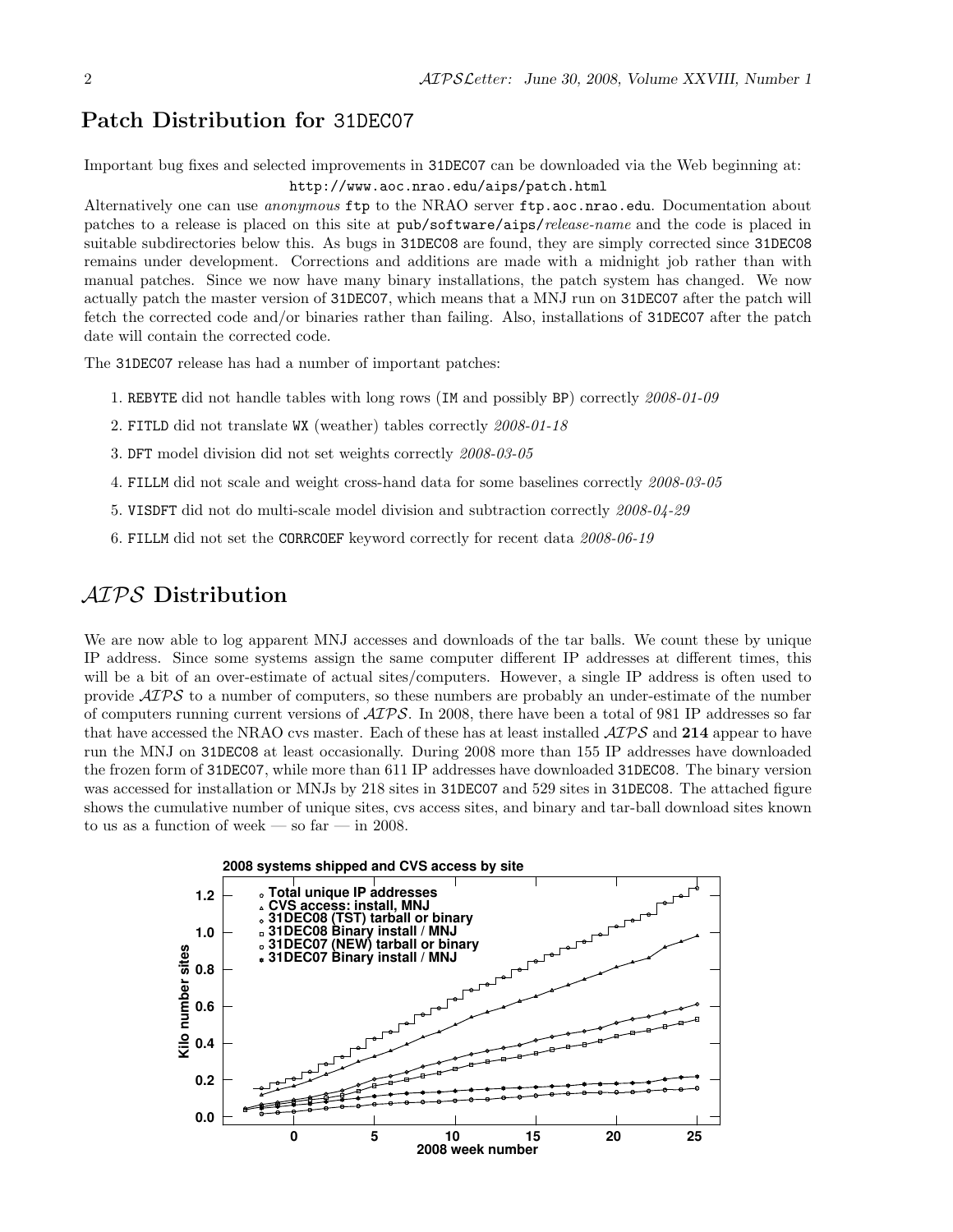## Improvements of interest in 31DEC08

We expect to continue publishing the  $\mathcal{AIPSLetter}$  approximately every six months along with the annual releases. There have been quite a few changes in 31DEC08 in the last six months. A significant effort has been made to upgrade the capabilities of the "TV" display (XAS) and to make imaging and model computation more efficient through reduction in disk I/O. Although both of these should improve performance significantly for some users, neither causes any significant change in user inputs. A new verb SETMAXAP allows the user to guide  $\mathcal{AIPS}$  in the matter of the amount of memory which it is safe to use within individual tasks. The model computation changes make this guidance significant. There are two new tasks to support on-line flagging tables which presently are written only for the VLA. These are PRTOF to print such tables and OFLAG to use these tables to generate entries in flag (FG) tables. A new task FIXAL and procedure FXALIAS have been written to deal with a temporary aliasing problem on EVLA-EVLA baselines. A new diagnosis task TIORD was written to check uv data sets to make sure that they are in strict time order, reporting any failures.

31DEC08 contains major changes to the display software. Older versions may use the 31DEC08 display (XAS), but 31DEC08 code may not use older versions of XAS. 31DEC04 through 31DEC08 use a new numbering scheme for magnetic tape logical unit numbers that is incompatible with previous versions. Thus all tape tasks and the server TPMON must be from one of these five releases. Other than these issues, 31DEC08 is compatible in all major ways with the with the 15OCT98 and later releases. There are significant incompatibilities with older versions.

### TV display

The  $\langle \mathcal{A} \mathcal{P} \mathcal{S} \rangle^2$  "television" display dæmon XAS was significantly modified to allow greater numbers of image memories and wider dynamic ranges. This upgrade was done by the addition of new operation codes so that older versions should be able to use the new display program without modification. The number of TV memories, each the size of the display screen, was changed from 4 to 16. This change will allow for much larger TVROAMs up to  $4 \times 4$  planes or even  $16 \times 1$  or  $1 \times 16$  planes and for larger TVMOVIEs using a combination of more spectral channels and larger sub-images of each channel. The  $\mathcal{AIPS}$  TV allows the user to do very complex combinations of images; the larger number of memories will allow "layering" up to 16 simultaneous images in the display.

The range of data values in each memory has been changed from 0–255 to 0-8191. The data go through look-up tables called LUTs which previously had 256 input values and output values in the range 0-255. The new range is 8192 inputs and output values in the range 0-2046. These outputs are summed over those image memories which are "on" and enter the output function memory look-up tables (OFMs) which now have 32752 possible input values  $(2047 \times 16)$ . The output data range is still 0-255, which is all the display screen can actually handle. This extended dynamic range should allow for greater display flexibility after the image has been loaded to the TV memory and should also allow mathematical combinations of images, such as TVHUEINT, of greater accuracy.

Other than the ability to ask for TVCHAN up to 16, there are few changes visible at the user level. Tasks and verbs that use two graphics or grey-scale channels now use new adverbs GR2CHAN and TV2CHAN, respectively, to specify the second display. The verbs GRON, GROFF, TVON and TVOFF that used to take a decimal-coded immediate argument,  $e.g.,$  TVON 12 meant turn on channels 1 and 2, now take a binary-coded immediate argument. Thus, in the new system, TVON 12 turns on channels 3 and 4  $(12 = 4 + 8 = 2^{3-1} + 2^{4-1})$ . Other verbs and tasks which allowed TVCHAN and GRCHAN to have decimal-coded multiple values now no longer support that option. Task TVCPS now displays whatever graphics channels are visible rather than requiring the user to specify which of the visible and invisible ones it should use.  $\mathcal{ATPS}$  INPUTS and GO now know the number of TV memories and the size of the TV screen locally and use those limits when checking adverb values.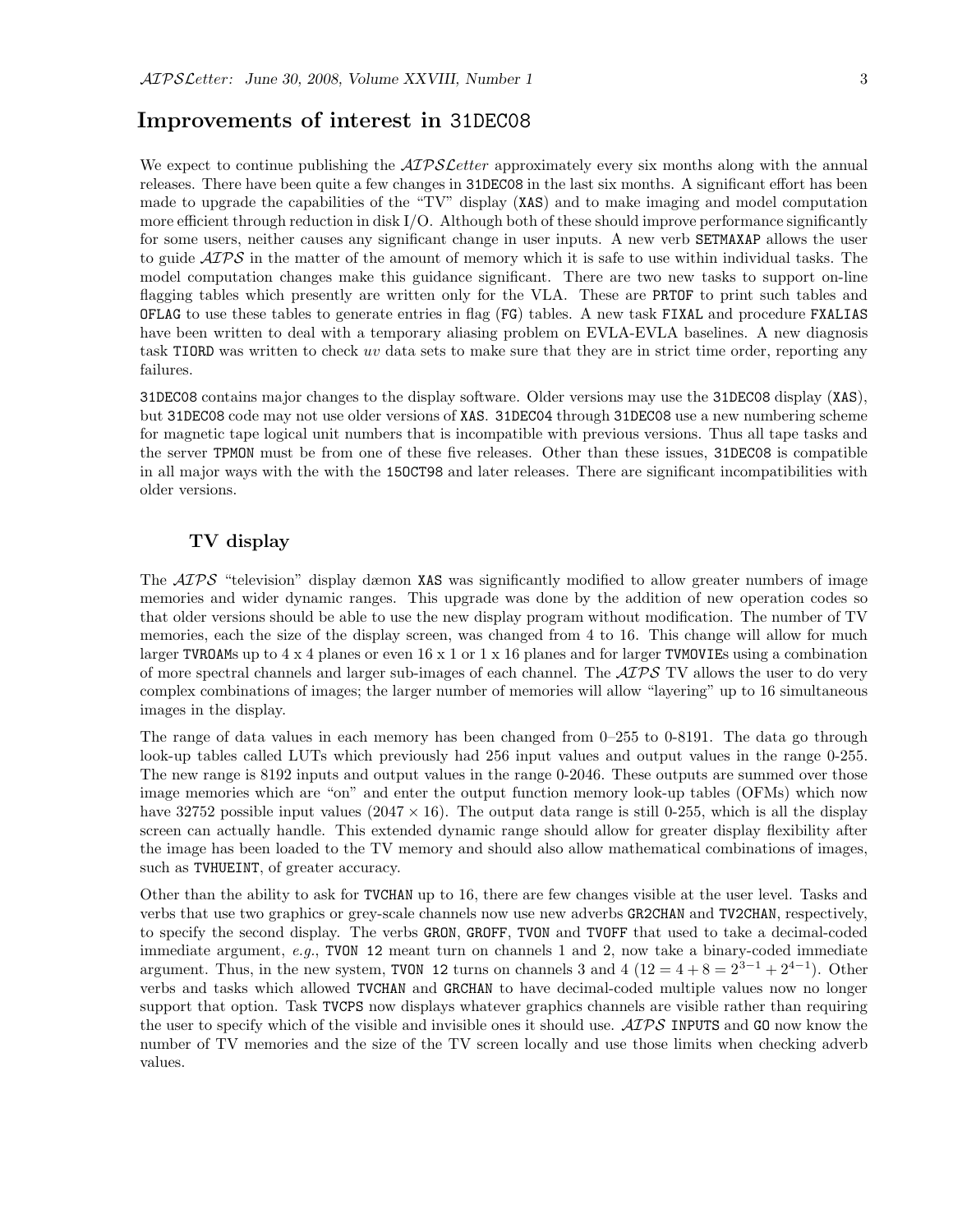#### Imaging and model computation

When  $\mathcal{AIPS}$  computed the visibilities from a source model, it used to have to re-read the uv data for every facet and, for frequency-dependent models, every spectral channel. The latter occur in tasks IMAGR and OOSUB which allow the user to correct models for the primary beam pattern and for known images of spectral index. All tasks involved with model computation deal with multiple facets, including calibration tasks such as CALIB, FRING, and so forth, as well as some modes in IMAGR. The basic routines that compute models in both DFT and gridded forms have been changed so that they can allocate a large "pseudo-AP" memory and compute the models for as many channels and facets as possible for each read through the uv data. This should greatly improve performance in large bandwidth-synthesis imaging problems involving wide fields and/or wide bandwidths. We will continue to look for more ways to reduce the disk traffic.

A new verb has been added to AIPS, named SETMAXAP, to allow the user to specify the maximum amount of memory for an  $\mathcal{A} \mathcal{I} \mathcal{P} \mathcal{S}$  task to use. This allows users on small-memory machines, or machines doing many simultaneous operations, to limit the algorithms described above to reasonable memory sizes. If they are not limited, severe paging problems could cause tasks to take nearly infinite times to complete. Most  $\mathcal{AIPS}$ tasks have algorithms that adapt to available memory, so a limited allocation will still work and should be faster than a blindly page-faulting version. We have to leave this parameter in the users' hands since we cannot find an operating system service to provide this information. Standard memory allocation will quite happily allow memory sizes in excess of available physical memory and will only fail if they exceed available swap space.

During the testing of the new gridded and DFT subtractions, a number of disturbing things were noticed. It became clear that the order in which facets were subtracted from the uv data mattered, especially in the less than totally accurate (but much faster) gridded subtraction. Steps were taken in the code to retain the original  $u, v, w$  values rather than to rotate them for one facet and then rotate them back before starting the next. In single-precision, numerical error could accumulate in this operation and subtle changes in cell position can change how the gridded algorithm does its interpolation for those few points that are almost exactly on cells. A better-known error is seen in imaging with large numbers of samples, either many visibilities or many spectral channels in bandwidth synthesis. The images, including the beams, frequently show large excursions in the corners. This is the result of a random-walk accumulation of numerical error in gridding followed by a very large correction (in the corners) for the Fourier transform of the gridding function.

We have experimented with making the pseudo-AP operate fully in double precision. We did not add options to send in double precision values, but just took advantage of the improved accuracy internally. Indeed, the problems described above were greatly reduced by this. There are two costs in switching the pseudo-AP to double precision. The first is that the number of data words available is halved, which reduces the number of facets and channels which can be handled simultaneously. This will add to the real time in large problems (where the errors are more important). The second is that the cpu and real times increased by a noticeable amount, probably due to double-precision arithmetic being a bit slower and due to cache limitations when twice the memory is required for an operation. It was concluded that one may make a few algorithmic changes to avoid the worst of the errors (e.g., avoiding image corners, caching  $u, v, w$  values for re-use) and that the scientific results of the computations will not be enhanced by the greater accuracy. It is important to pay attention, however, to details. If a single-precision number is used to count a very large number of small numbers, then it will reach a maximum beyond which the small numbers will not contribute even if there are still very many of them. Double precision, or smarter algorithms, are the solutions in such cases.

#### UV data calibration and handling

#### FILLM

A significant error, mentioned above in the patches listing, was discovered in the task that translates the current VLA data format into  $\mathcal{AIPS}$  w files. FILLM reverses the direction of some baselines in the data to make them consistent when numbered with the actual antenna numbers; they are written by the VLA on-line system in a consistent fashion based on "dcs" address instead. Unfortunately, the nominal sensitivity  $(T_{sys})$ correction factors were not swapped. During the ModComp era (prior to June 27, 2007), this affected only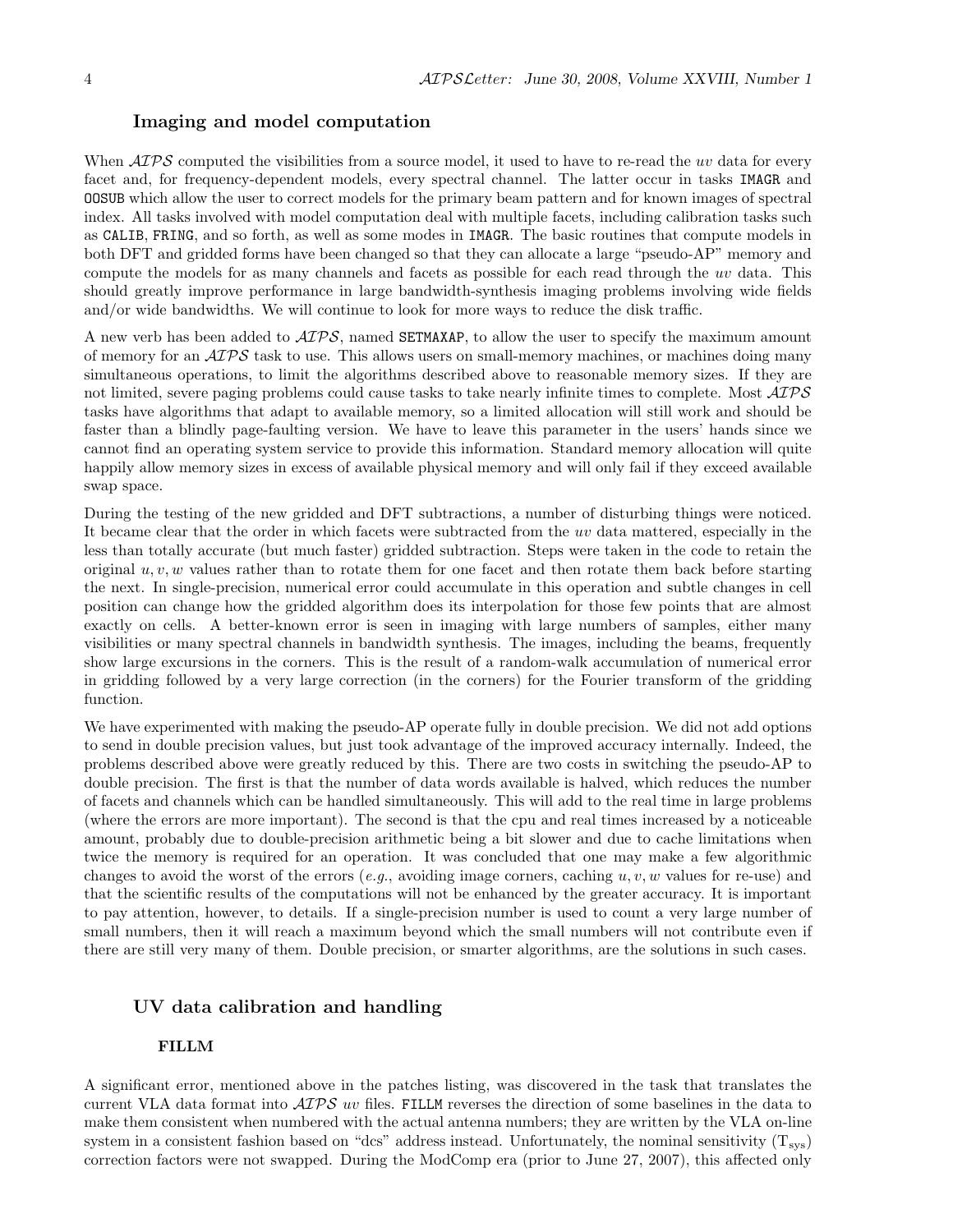Solar data and the weights of cross-hand data. The latter is likely to be of almost no significance, but Solar data should have encountered troubles calibrating polarization. The new, post-ModComp system writes the data as correlation coefficients, forcing FILLM to scale the data as well as the weights by the nominal sensitivity. This means that some baselines will have the cross-hand data incorrectly scaled for data taken after June 27, 2007 using versions of FILLM prior to March 6, 2008. Parallel-hand data were correctly scaled and weighted. Solar data since June 27, 2007 should now be correct.

The 31DEC08 version of FILLM also had a number of improvements. The option to average data on input was extended to include correct averaging of the output tables (TY, PO, OF, WX, and OT), to check integration time as well as elapsed time to terminate an average, and to restart an integration if the first time sample(s) had no valid data. A few more holes, in which FILLM could miss changes of mode or the number of spectral channels at file boundaries, were plugged. The task now writes an on-line flagging table in a new, more general and extensive, format. The task was changed to use an improvement in the on-line format which actually tells the reader which receiver was used. For older data, FILLM will split two IFs from the same receiver if they are at frequencies on opposite sides of one of the "official" band boundaries. Messages will now be issued when the task omits (or includes) pointing- and tilt-mode data. The writing of the header keyword CORRCOEF was corrected. It indicates whether the data are correlation coefficients  $(+1)$  or visibilities  $(-1)$  and is used by the TYAPL task.

Two new tasks were written to do useful things with the on-line flagging table written by FILLM. They are PRTOF which displays the table, interpreting the flag bit patterns into meaningful words, and OFLAG which may be used to apply selectively the information in the OF table. Note that both of these read only the new OF table. FILLM used to write an OF table once in a while, containing almost nothing of any use.

#### EVLA-EVLA spectral aliasing

At the current time, the VLA is being operated using some antennas with the old VLA electronics and some antennas with the upgraded EVLA electronics, all of which feed the old correlator. Due to the absence of some prohibitively expensive filters, data from below baseband is aliased into the observing band on EVLA-EVLA baselines only. For narrow-band, spectral-line observations, this causes a serious error in the band shape on those baselines only. Extensive study suggests that the form of the data on these baselines is

$$
V(n) = A_c e^{2\pi i \phi} + f(n) A_c e^{-2\pi i \phi} + V_l(n)
$$

where  $A_c$  is the amplitude of the continuum,  $\phi$  is the uncalibrated phase of the continuum,  $V_l$  is any spectralline signal as a function of channel number n, and  $f(n)$  is the strength of the aliasing. It appears that, to first order anyway,  $f(n)$  is independent of time, direction, IF, polarization, and antenna and is a real function with no phase term.

We have written a new task FIXAL which fits observations of calibrator sources to determine  $f(n)$  and then fits that function to line-free channels in the main data set to determine  $A_c$  and  $\phi$  to correct the data for the aliasing. A procedure FXALIAS was written to assist in the operation. It runs BPASS using only VLA-VLA and VLA-EVLA baselines, applies the bandpass to all data with SPLAT, separates the bandpass calibrators with UVCOP, and then runs FIXAL. Note that this operation must be done on totally uncalibrated data  $-$  if any phase correction has been applied, the above formula will have been rendered incorrect.

Users should note two things. This problem is temporary. When the new WIDAR correlator is used, the problem will disappear. However, the problem will remain with us until then and will remain in the VLA data archive forever. At present, the new task and procedure should be regarded as experimental. They appear to work most of the time and to remove most of the problem. There are niggling bits left and there seem to be isolated cases in which they do not work well.

#### Other uv-editing matters

EDITA and EDITR were changed to handle flagged table rows without dying, to "restore area" with the same complex logic used in "flag area", to know which antennas have data and ignore those that don't, to handle phase plot ranges better, to keep track of source name/number even when only one source is included, and to apply the FG table correctly to TY tables before plotting them.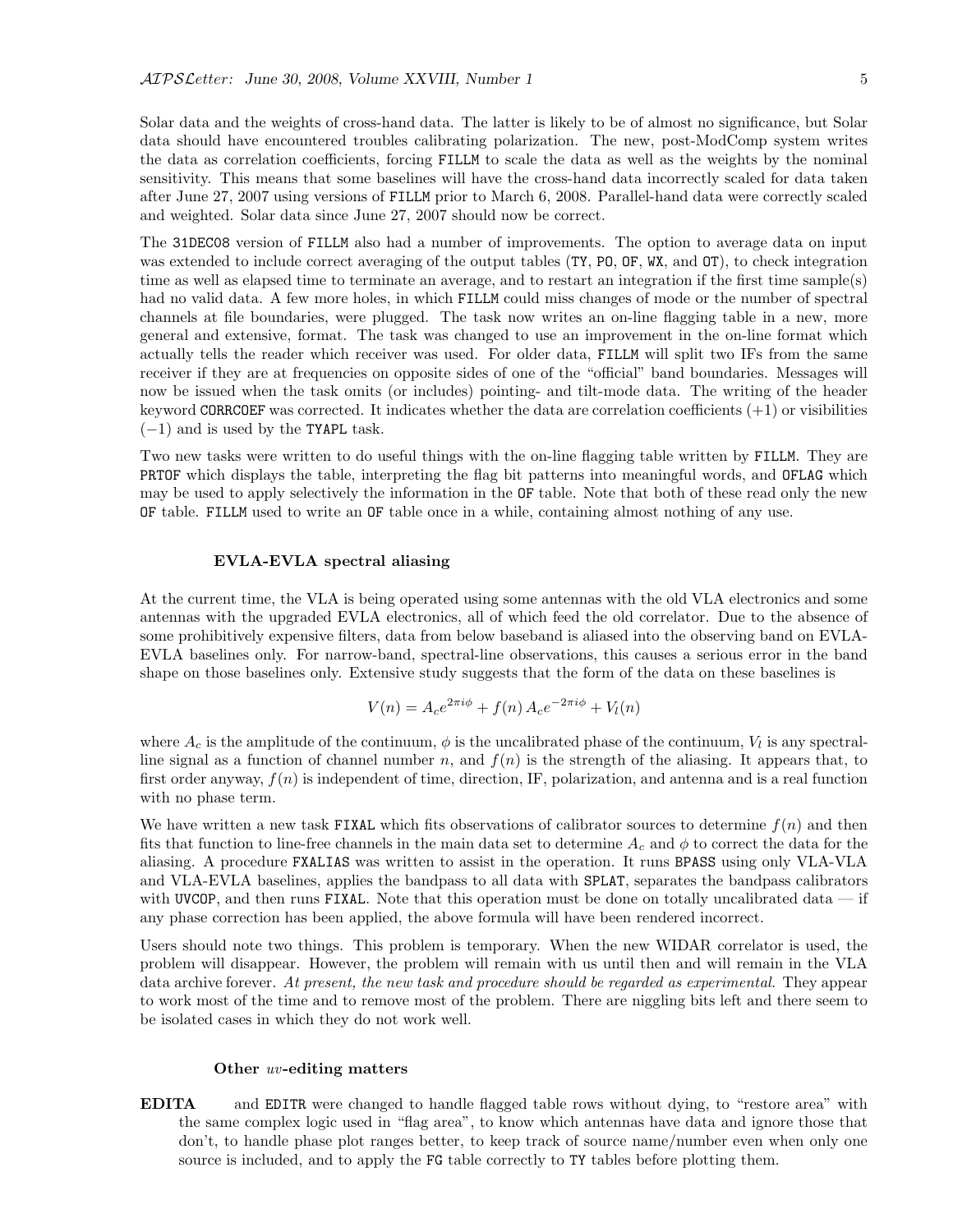- **SNFLG** now counts the data to determine the required dynamic memory correctly and benefits from the changes to the EDIT class described for EDITA.
- TVFLG now supports channel averaging with NCHAVG and CHINC adverbs and allows auto-correlations to have phase (which they do in cross-hands).
- WIPER now has interactive options FLAG BASELIN and UNFLAG BASEL to eliminate/restore all points from a user-entered antenna pair. Up to 10 antenna pairs are remembered for each plotted point. Phase plots handle wraps better.

#### Other uv-display matters

- LISTR now supports two gain conversions EFST (effective system temperature) and SEFD (system equivalent flux density) and honors the FREQID specification on gain listings.
- VPLOT can now average spectral channels under control of adverb AVGCHAN and can plot channels and IFs separately or together under control of the CROWDED adverb. It can now draw connected lines in color when requested and selects better phase ranges for plotting when possible.
- UVPLT was improved to plot phases with the least wrap problem, to implement the fixed scale within a fixed range option, to bin phases in a vector fashion rather than scalar, and to scale  $u, v, w$  by frequency.

#### Other uv-related matters

- FITLD was corrected for an error that caused weather tables to be garbled and for an error in the logic that decided which antennas to include in the next record being written in the CL table. Code was added for the new software "DifX" correlator to read a new keyword and, based on it, to avoid one of the VLBA digital corrections, while making all of the others.
- SPLIT and SPLAT now write a new index table automatically. The index table can help CALIB do a better job of averaging within scans even in single-source files and running INDXR is a nuisance.
- DELZN was changed to use the antenna name rather than number since the latter can vary between data sets.
- CLCOR was changed to offer a moving-source correction option using either fixed rates or an INFILE and to use the new format of the output from DELZN.
- Weights in model division should be multiplied by the model amplitude squared. The gridded method was corrected some time ago, but the DFT method was only corrected in March.
- TIORD is a modest task intended simply to report all points in a data set at which the data are not in strict time order. INDXR is very fussy about this, but quits at the first such point without supplying any useful information.

#### Analysis

- RMSD was changed to offer the histogram-fitting method of rms determination, to allow control of the number of iterations in the robust method, and to allow circular as well as rectangular apertures for the computations.
- CONVL was changed to offer the option of doing a cross-correlation of two images and to find and fit the maximum in the result.
- IMEAN and IMSTAT can now do their thing inside or outside the specified window.
- MFPRT was upgraded to offer a variety of new output options including full user control of which columns are displayed and more mnemonic column labels.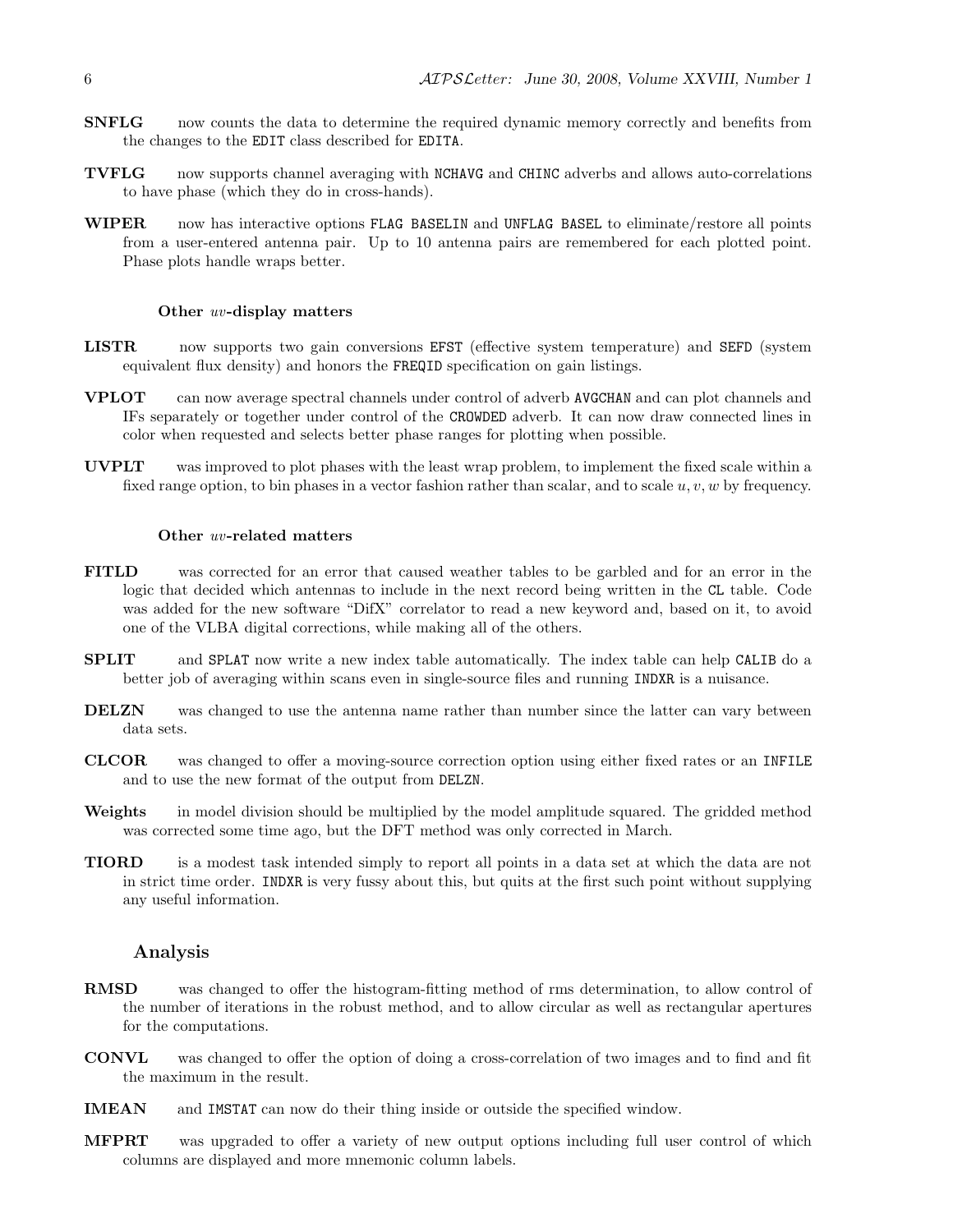- IRING was changed to offer more plot options including choice and size of symbol, error bars, connecting of points, and a rescale and relabel option for the  $x$  axis. This allows conversion to, for example, kpc rather than arcsec. It now also offers a text-file output option (for use with PLOTR or other plot programs) and uses a plot type fully understood by EXTLIST and PLGET.
- ISPEC had displays of total flux, sum of plotted points, and number of non-blanked points added. Previously, one had to add up the numbers by hand.
- XGAUS had a number of bugs corrected, one of which caused it to go catatonic when a retry was requested. Additional descriptions were added to the help file to clarify what it is attempting to do.
- IMFIT and JMFIT reported the major and minor axis sizes in arc seconds after conversion from pixels, but reported the pixel-fit position angle rather than the one the corresponds to CCW from North in coordinate space. SAD reported this position angle correctly.

#### Miscellaneous matters

- TABED had the operations of delete, clip, and unflag added.
- PEELR now supports the SOLMODE option.
- I/O count is now displayed in megabytes at the end of each task. If one enters SETDEBUG 1, then all following tasks will display separately the total count and size of ZMIO and ZFIO reads and writes from which the total is computed.
- CookBook was reviewed thoroughly and numerous upgrades and corrections were made about January 1.